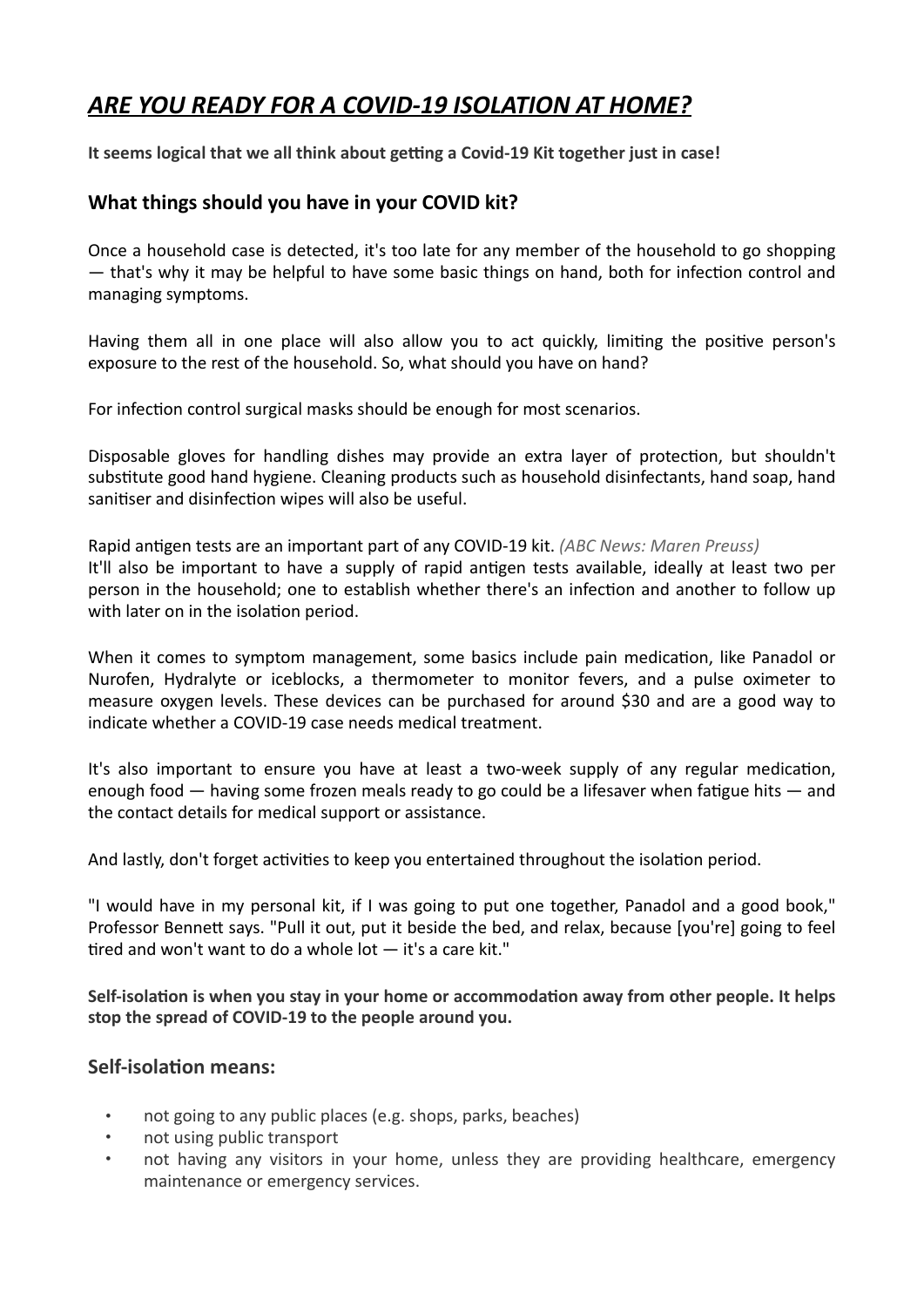## You are only allowed to leave self-isolation to:

- get a COVID-19 test
- seek urgent medical care
- avoid an emergency situation (including to avoid injury or escape the risk of harm from domestic violence).

If you need to travel to and from your home or accommodation, you must travel in a private vehicle, cycle or walk. If you do not have your own vehicle, you may use a taxi or ride share service. Do not use public transport. You should wear a face mask, stay 1.5 metres away from other people, and travel directly to and from where you need to go.

#### How do I self-isolate from my household?

If you live with other people, you should stay separated from them during your self-isolation period.

## **Physically distanced means:**

- stay and sleep in a separate room
- use a separate bathroom if available, or clean a shared bathroom after use
- do not be in the same room as another person (even if they are also in isolation)
- do not share household items including dishes, cups, towels and bedding. After using these items, wash them thoroughly with soap.

# **Practice good hygiene**

# Wash your hands with soap and water for at least 20 seconds or use an alcohol**based hand sanitiser:**

- before entering an area where other people may go
- before touching things used by other people
- after using the bathroom
- after coughing or sneezing
- before putting on, and after removing face masks
- before eating or drinking.
- Cover coughs and sneezes
- Regularly clean all surfaces you touch as much as possible (such as tabletops, doorknobs, and bathroom fixtures) by using household disinfectant or diluted bleach solution
- Wear a mask in shared areas or when caring for other members of your household
- Take extra care to remain separate from any members of your household who are elderly, immunocompromised or have medical conditions such as heart, lung or kidney problems.

#### **What should the people I live with do?**

#### **If you are positive for COVID-19**

You must tell your household members that you have COVID-19, and they must isolate for 7 days. They must have a rapid antigen test (RAT) as soon as possible and again on Day 6.If both tests are